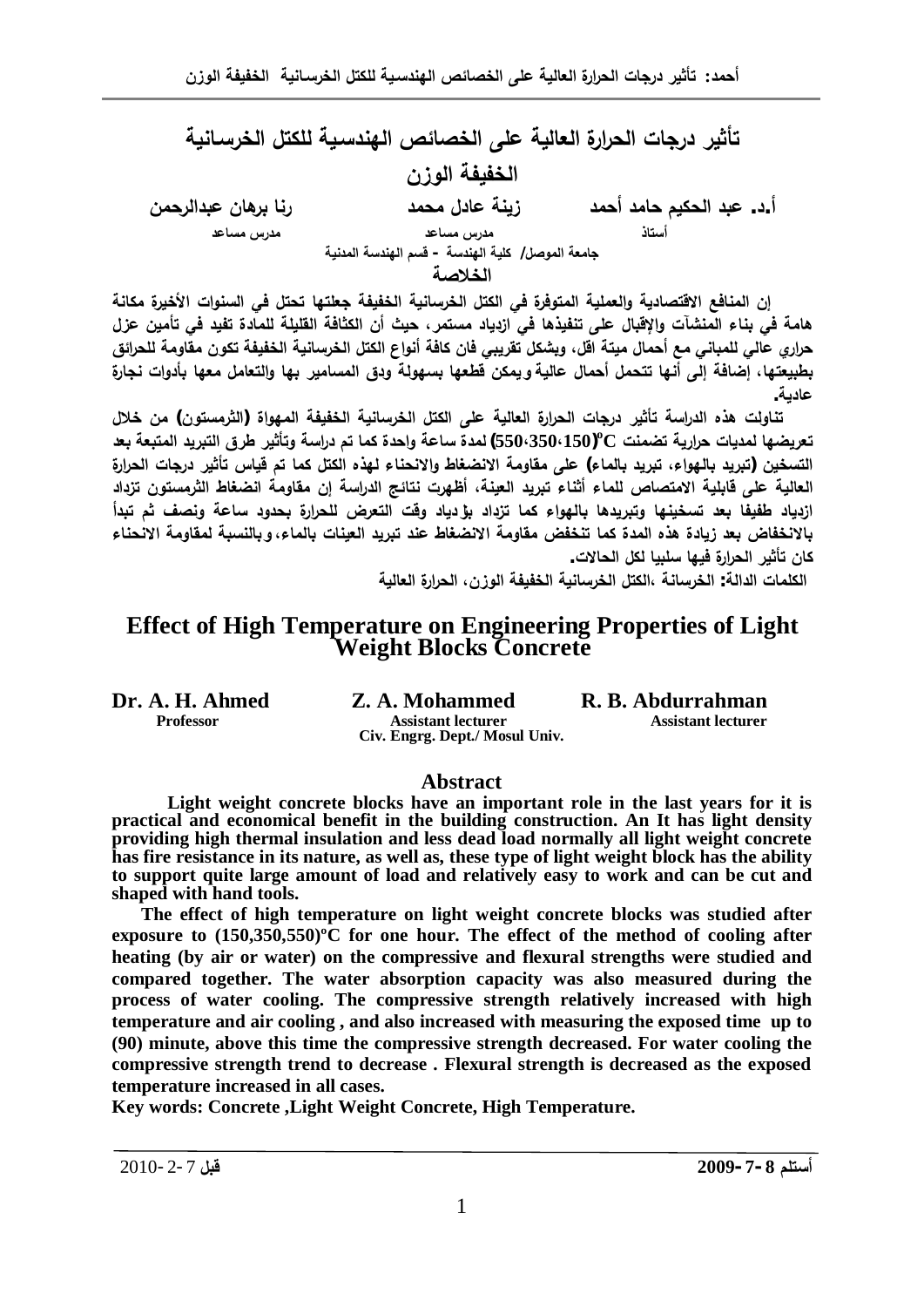#### **¨ººƆ®ƀƆƃ¦ :1**

تتتج الكتل الخفيفة بثلاثة طرق إما باستخدام الركام الخفيف أو التهوية بفقاعات الهواء أو باستخدام مواد حصوية خالية من العناصر الناعمة.

في المنشات الخرسانية يمثل الوزن الذاتي للمنشأ نسبة عالية من الحمل الكلى المؤثر على المنشأ، لذا فمن الواضح بأن هنالك فوائد كثيرة من نقليل كثافة الخرسانة، فالتوفير في حمولات البناء يمكن أن يؤدي إلى نقليل أبعاد الأساسات وبذلك بمكن توفير النفقات والوقت في عملية البناء، كما أن التعامل مع الكتل الخرسانية الخفيفة يكون سهلا بالمقارنة مع الخرسانة الاعتيادية من حيث تجهيزات الرفع والتركيب وبالتالي الحصول على إنتاجية عالية، كما أن الكتل الخفيفة الوزن تعطي عزلا حراريا أفضل مقارنة مع كثل الخرسانة الاعتيادية، لهذا يتميز استعمال الكتل الخرسانية الخفيفة في أعمال الهندسة المدنية بكثير من النقاط، منها الكلفة، وسرعة الإنشاءو المظهر المعماري، ومن النقاط الأساسية هي أداء هذه الكثل الخرسانية عند تعرضها للحريق والتي قد يغفل عنها بالرغم من اخذ جميع العوامل المؤثرة بالحسبان، فالخصائص الفيزيائية والكيميائية لهذه الكتل قد تتغير عند التعرض لدرجات الحرارة العالية وهذا التغير وان اختلفت مظاهره فانه قد بؤثر سلبا على خصائص هذه الكتل [2,1].

# 2: آلية إنتاج الكتل الخرسانية الخفيفة (الثرمستون)

تتتج الكتل الخرسانية الخفيفة بواسطة إدخال الهواء أو غاز معين ضمن الرابط الإسمنتي فتتكون خرسانة مهواة من رابط أسمنتي وماء ومسحوق الألمنيوم الناعم الذي يضاف بنسبة % 0.2 من وزن الاسمنت بالإضافة إلى رمل سيليسي ناعم ولا يستخدم الركام الخشن. تخلط المكونات السابقة فتتشكل فقاعات من الهيدروجين ضمن الكتلة الأسمنتية ناتجة عن تفاعل مسحوق الألمنيوم مـع هيدروكسيد الكالسيوم الموجود في العنصر الأسمنتي، هذه الفقاعات تسبب تمدد الخليط قبل الجفاف وهكذا تتشكل البنية الخلوية ولا يوجد هناك أي مخاطر من نشوب حريق بسبب غاز الهيدروجين وذلك لأنه ينفذ من الخلايا ويحل محله الهواء بشكل كلي [3].

يتم إنتاج الكتل الخرسانية في المعمل عن طريق صب الخليط في قوالب معدنية قائمة الزوايا تسمح لـه أن يتمدد ويجف خلال فترة زمنية من ساعتين إلى ست ساعات في درجة حرارة معينـة، وبعد مرور بعض الوقت تتم عمليـة القطـع بواسطة أسلاك معدنية طوليا أولا ثم عرضيا، تتقل القطع المتشكلة وتوضع داخل فرن موصد من اجل إنضاجها ويفتح البخار بداخله بضغط بصل إلى 10 ضغط جوى على الأقل وذلك لفترة اثتتي عشرة ساعة حبث بخفض هذا الضغط تدريجيا ليتم دورة إنتاج كاملة مدتها أربع وعشرون ساعة [4].

## **ÀÂřŪƆ°śƃ¦©œƆ¦®ŤřŪ¦Â´őœŮŤ :3**

نتراوح كثافة الثرمستون الاعتيادية ما بين خصوصــا عنــدما يســتعمل (1100-500) $\rm kg/m^{3}$ خليط من النورةو الاسمنت مع رمل مسحوق أو ناعم جدا، ونتتاسب المقاومة والتوصيل الحراري طرديا مع الكثافـة، وتمثلـك الخرسـانـة المهـواة قابليــة امتصــاص عاليــة للمـاء بمكـن نقليلهـا وذلـك بمعالجـة الخرسـانـة الخفيفة بضـغط بخـار عـالي والـذي يحسن أيضـا مـن مقاومة الانضغاط [5,3].



مسامية

**ŗƄřƂÀƆŗƈƒŶƃƑ۰ŵŴ¶ƀƆ:(1)¾ƂŬ**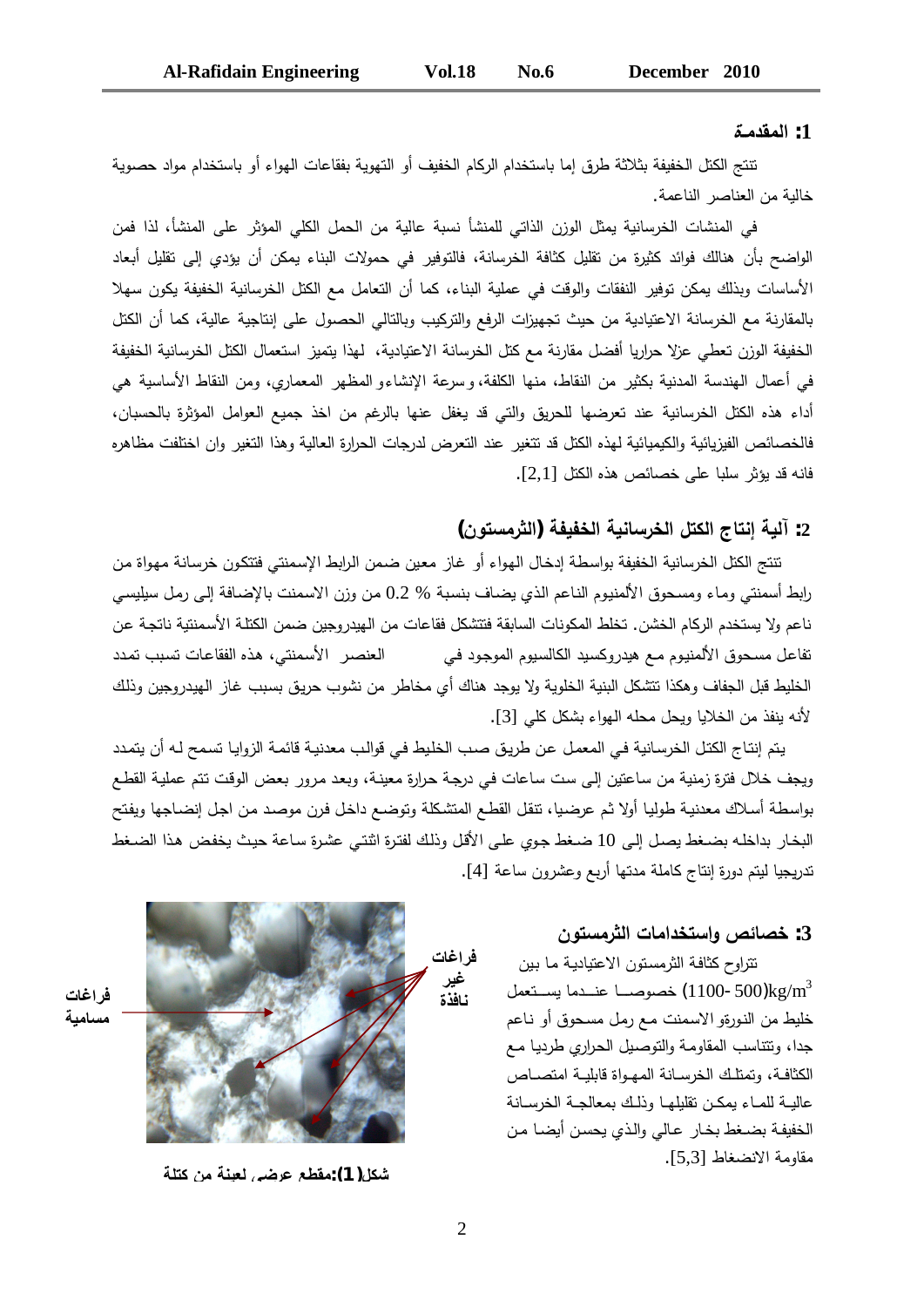يستخدم الثرمستون بصـورة رئيسـية فـي القواطــع المسـتعملة لأغـراض العـزل الحـراري بسـبب انخفـاض توصـيلها الحرا ي، كما يمكن قصـها وكذلك تثبيت مسامير فيها بسـهولـة، كمـا وان متانتها معقولـة رغم أن قابليتها لامتصـاص المـاء عالية، إن معدل نفاذ الماء خلالها يكون قليلا لان الفجوات الكبيرة غير متصلة مـع بعضـها، ولهذا السبب فان مقاومتها للانجماد تكون عالية [7,6]. الشكل(1) يبين مقطع عرضي للعينة من كتل الثرمستون التي تم استخدامها بالفحص مكبرة تحت المجهر .

# **ªšŕƃ¦ÀƆ»®ƌƃ¦ : 4**

دراسـة تـأثير درجـات الحـرارة الـعاليـة علـي بـعـض الـخصـائص الـهندسـية للكتـل الخرسـانية الـخفيفـة (الثرمسـتون) بـعـد تعريضـها لدرجات حراريـة مختلفـة تضـمنت ℃(550⋅35001) لمدة ساعة واحدة، وتأثير طريقـة التبريد علـي مقاومـة الانضـغاط والانـحناء لـهذه الكتل و قابليـة امتصاصـها للمـاء أثنـاء تبريدها وذلك بـغمرها بالمـاء لتمثيل تأثير المـاء المستعمل عادة في إطفاء الحريق، ومدى تأثير ساعات التعرض المختلفة للحرارة العالية على مقاومة الانضـغاط لملاحظـة إمكانيـة استخدام هذه الكتل كعازل حراري في المنشآت المعرضـة لدرجات حراريـة عاليـة وتحديد أسلوب التبريد الملائـم فيمـا إذا نعرضت للحريق أو للحرارة العالية.

### **ƑƄƆŶƃ¦ŝƆœƈ°ŕƃ¦ : 5**

### **ŗƄƆŶřŪƆƃ¦®¦ÂƆƃ¦ :1.5**

استخدمت عينـات مـن كتـل الثرمسـتون المحلـي الصـنـع المنـتج فـي معمـل كـربلاء /جنــوب الـعـراق بأبعــاد ذات كثافة  $\rm (611~kg/m^3)$  ذات كثافة  $\rm (611~kg/m^3)$ و ذات قابلية امتصاص  $\rm (43\%$  الناتجة من الفرق بين الوزن الجاف للعينات المسخنة بدرجة حرارة ℃(100-110) ولمدة 24 ساعة وبين الوزن الرطب النانج من غمرها بالماء لمدة 24 ساعة بعد التسخين مقسوما علـي الوزن الجاف، قطعت هذه الكتل إلـي عينات مكعبـة بأبعـاد 20\10\10x10) وأعتـاب بأبعـاد .Ɠƅ§Ãśƅ§ ƑƆŷ¡ŕƊţƊƛ§Ã·ŕżŲƊƛ§řƈÃŕƂƈµţž¶±żƅ (50×10×10)cm

### **œƋ®ƒ°ŕřÂŗƒƃœŶƃ¦¨°¦°šƃ¦©œŞ°® Əƃ¤ ©œƈƒŶƃ¦ÀƒŤŪř ŗƒƃ¡ :2.5**

استخدم فرن كهربائي للتسخين بدرجات حرارية مختلفة ضمت ℃(550⋅350⋅150) وضعت العينات بداخله لمدة ساعة واحدة بعد وصوله إلى الدرجة المطلوبة وبدون تسليط أي حمل عليها، بعد التسخين تركت العينات لتبرد بإتباع أسلوبي نبريد مختلفين، الأسلوب الأول يعرف بأسلوب النبريد البطيء وهو نرك العينات لنبرد بالهواء عند درجة حرارة المختبر واخذ وزنها في اليوم الثاني لمعرفة مدى تغير الكثافة بارتفاع الحرارة، أما الأسلوب الثاني وهو السريع فتم بغمر العينات بالماء لمدة ربع ساعة مباشرة بعد التسخين ثم رفعها ومسح السطح الخارجي لمها واخذ وزنها لمعرفة مقدار امتصاص العينات للماء أثناء التبريد [9,8]، ثم فحصت العينات لمعرفة تأثير التسخين وطريقة التبريد على مقاومة الانضغاط والانحناء.

#### **®ƒ°ŕřƃ¦ œƈś¢ œƆƄƃ ©œƈƒŶƃ¦ ´œŮřƆ¦²œƒſ :3.5**

تم غمر العينات بالماء لمدة ربع ساعة بعد التسخين مباشرة لقياس مقدار امتصاصها للماء وقياس مقدار الزيادة المحاصلة بالوزن بعد الغمر، تم اختيار وقت غمر العينات بالماء لمدة ربع ساعة وذلك لمحاولة التمثيل المناسب لعملية تبريد الثرمستون عند تعرضه للحرائق.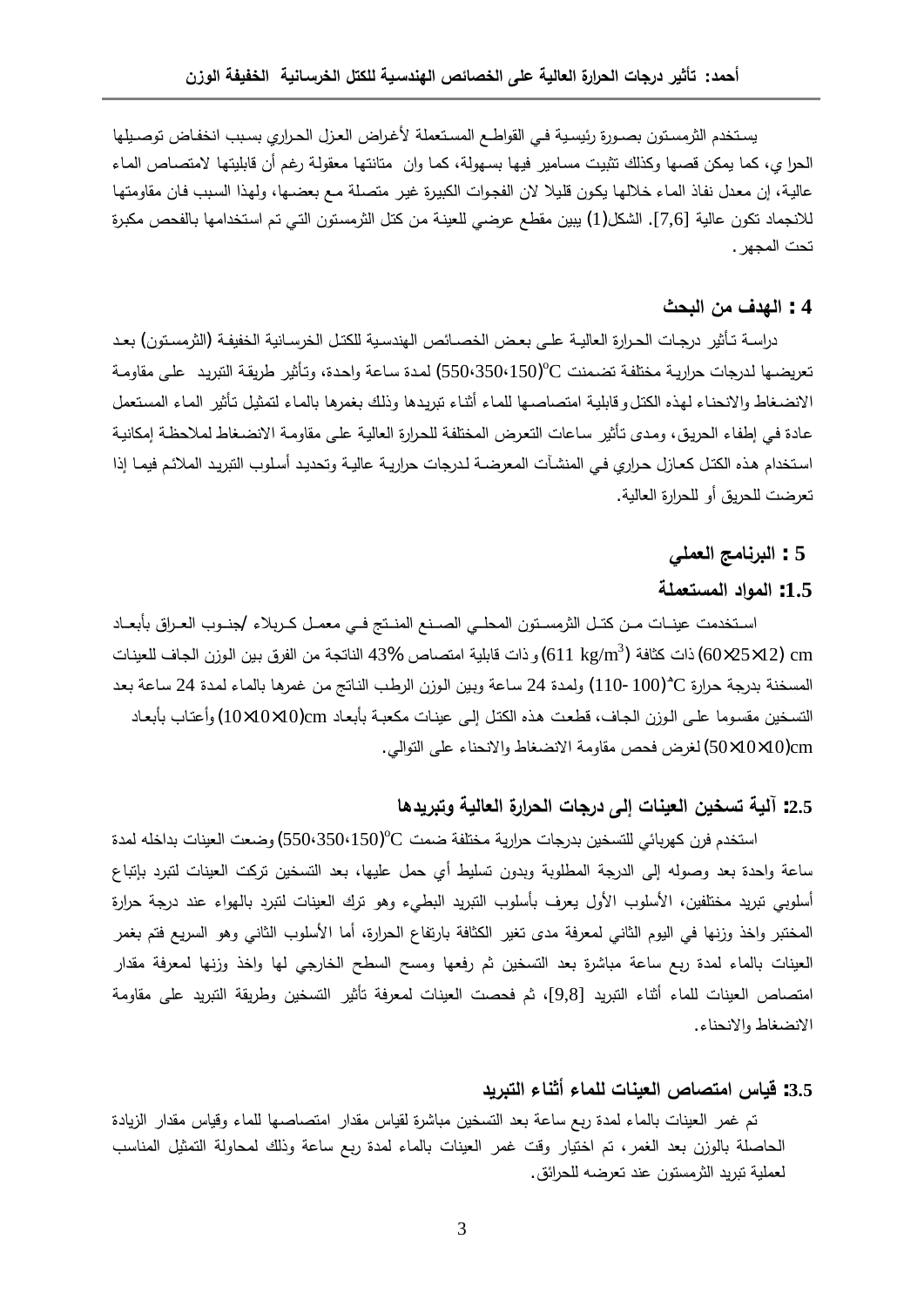# **ŗŬſœƈƆƃ¦Âŝőœřƈƃ¦ :6**

## **¶œźŰƈƙ¦ŗƆœƀƆ :1.6**

تم قياس مقاومة الانضغاط طبقا للمواصفة البريطانية (BS 1881:Part 116) (10]، الشكل(2) يوضح نتائج الفحص للعينات المكعبة عند درجة حرارة المختبر  $20^{\circ}\mathrm{C}$  وعند درجات الحرا ة العالية  $^\circ\mathrm{C}$   $^\circ$ (550,350,150) وتأثير طريقتي النبريد بالهواءو الماء عليها، والنتائج المبينة هي معدل ثلاث عينات لكل حالة.

الملاحظ أن مقاومة العينات ترتفع ارتفاع طفيف بازدياد درجات الحرارة وذلك عند تبريدها بالهواء، حيث توضح  $150^{\circ}\mathrm{C}$  أن مقاومة الانضغاط ازدادت للعينات المبردة بالهواء بمقدار  $7\%$  بعد التسخين بدرجة حرارة وبلغت ذروتها لتصبح الزيادة %14.1 عند درجة الحرارة  $350^{\circ}\mathrm{C}$  ثم انخفضت النسبة لتصبح الزيادة %9.6 عند درجة لحرارة  ${\rm G}^{\rm o}{\rm C}$  نسبة إلى مقاومتها عند درجة الحرارة الاعتيادية  ${\rm C}^{\rm o}{\rm C}$ ، وهذا السلوك مغاير لسلوك الخرسانة الاعتيادية، إذ أشارت معظم البحوث[11] إلى انخفاض مقاومة الانضغاط للخرسانة الاعتبادية عند تعرضها للحرارة العالبة، والسبب في هذا التباين يعود لانخفاض التوصيل الحراري لكتل الثرمستون، فالتوصيل الحراري لأية مادة يعتمد على التوصيل

الحراري لمكوناتها وهي في الخرسانة نتأثر بنوع الركام ومحتوى الرطوبة، فكلما ازداد المحتوى الرطوبي ازدادت التوصيلية، كما أن الركام له توصيل حراري أعلى من عجينة الاسمنت[11]، وكما أشرنا مسبقا فأن كنل الثرمستون خالية من الركام الخشن، لهذا فأن التوصيلية الحرارية للخرسانة الاعتيادية تكون اكبر بحوالي عشرة مرات من التوصيلية الحرارية للكتل الخرسانية الخفيفة (الثرمستون)، فالتوصيلة الحرارية لخرسانة عتيادية ذات كثافة (2400Kg/m<sup>3</sup>) تبلغ بينما لكتلة خرسانية  $($  2.561J/m $^2$ S  $^{\rm o}$ C/m)  $640\mathrm{Kg/m}^3$ خفيفة (ثرمستون) ذات كثافة بَلغ C/m كَالتَّبْريد 0.223J/m²S °C/m. أما التبريد بالماء فأدى إلى انخفاض



الشكل (2) : مقاومة الانضغاط بدرجات حرارة وبطرق تبريد مختلفة



**¼ÂƀŬƃ¦®ƃÂřŠŰÂř¨°ÂŮƃ¦ œƌŵœŪř¦Â¼ÂƀŬƃ¦ÂƆƈ**

في مقاومة الانضغاط مع زيادة درجة حرارة التسخين وبقيم متقاربة ابندأ بنسبة % 26.8 عند ℃150 وانتهى بنسبة % 31.9 عند 550°C، فالنبريد المفاجئ يولد اجهادات حرارية الأمر الذي يسبب نمو الشقوق المتولدة مسبقا بتأثير الحدود المطلوبة للمواصفة التي حددتها بعض المصادر [13] إذ تعتبر معدل مقاومة الانضغاط للثرمستون 2.1 الحرارة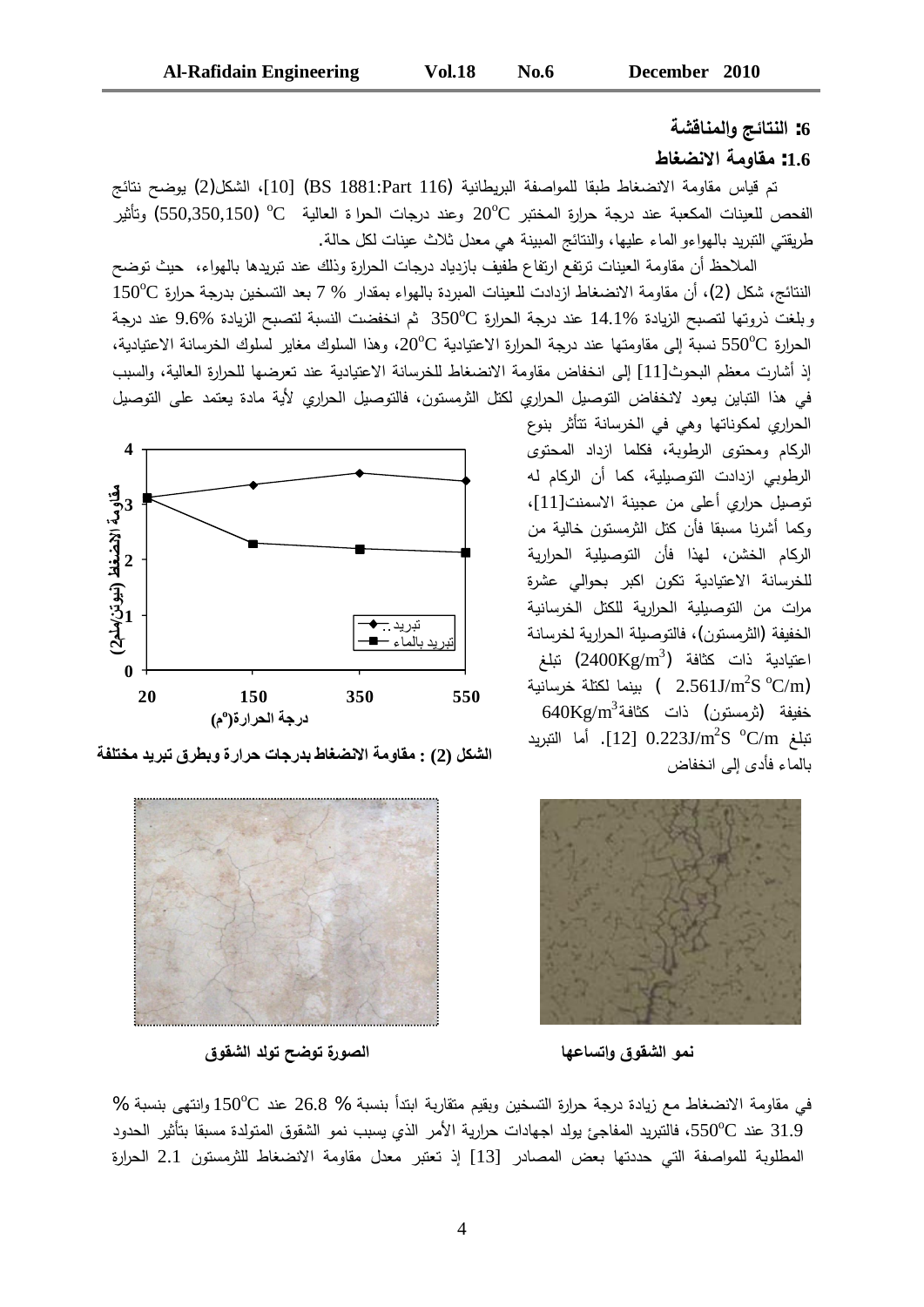واتساعها[8]. وعلى ضوء ذلك فان نتائج فحص مقاومة الانضغاط للعينات المبردة بالمهواء تعتبر ضمن نيوتن/ملم<sup>2</sup> عند كثافة 450Kg/m $^3$  وترتفع المقاومة لتصل إلى  $1.1\,$  نيوتن $\sim$ لملم $^2$  عند كثافة $\sim 580$ Kg/m $^3$ . أما للعينات المبردة بالماء فإنها  $\rm Z$ لازالت قابلة للتحمل حسب المواصفة حيث بلغت مقاومتها 2.2 نيوتن/ملم $^2$  عند درجة حرارة  $\rm C$  550

# **ŗżœśƂƃ¦Â ¶œźŰƈƙ¦ŗƆœƀƆƏƄŵÀƒŤŪřƃ¦ ¨®Ɔ°ƒśŋř :2.6**

نّم فحص مقاومة الانضغاط للعينات تحت تأثير حرارة عالية ثابتة مقدارها ℃350 وذلك بتسخينها لفترات زمنية مختلفة (2،1.5،1،0.5) ساعة لدراسة تأثير وقت التسخين في درجة حرارية معينة على مقاومة الانضغاط علما أن تبريد العينات في الهواء، الأشكال(4،3) توضح تأثير مدة التسخين بدرجة حرارة عالية نسبيا (€350) على كل من مقاومة الانضغاط والكثافة لعينات الثرمستون، كان التغير بمقاومة الانضغاط قد أعطي سلوكا ايجابيا إذ ارتفعت المقاومة عما كانت عليه عند درجة حرارة المختبر حيث كانت 3.13 MPa وارتفعت لتصبح MPa 3.32 بعد تسخينها لمدة نصف ساعة أي كانت الزبادة %6.1 واستمرت المقاومة بالزبادة حبث وصلت أعلى نسبة زبادة لتكون %20.1 عند التعرض للحرارة لمدة ساعة ونصف لتصبح 3.76 MPa ، ويعود السبب إلى التسخين غير المتجانس واختلاف الحرارة في مركز العينات الناتج من كونها ذات توصيل حراري قليل وفقدان الرطوبة أدى إلى الزيادة في المقاومة، لكن عند تسخين العينات لمدة ساعتين أعطت المقاومة سلوكا سلبيا إذ أخذت المقاومة بالانخفاض وبنسبة %12.**1** تقريبا لتصبح مقاومة الانضغاط ŕƎƅÁÃƄƔƓśƅ§řƊÃƄśƈƅ§řƔ±ŸŮƅ§½ÃƂŮƅ§řŗŬƊ©¯ŕƔ²¨ŗŬŗ¾ƅ°ÃřƔƅŕŸƅ§©±§±ţƆƅ¶±ŸśƆƅřƔƊƈ²ƅ§©¯ƈƅ§©¯ŕƔ²ŗ 2.75 MPa التأثير الواضح على انخفاض المقاومة.

بوضح الشكل (4) مقدار نسبة انخفاض كثافة العينات بعد تسخينها بدرجة حرارة €350 وبفترات زمنية مختلفة حيث يزداد هذا الانخفاض بزيادة مدة التعرض للحرارة العالية إذ أصبحت نسبة انخفاض الكثافة %4.3 عند التسخين لمدة نصف ساعة واستمر ليبلغ الانخفاض أقصاه ليصبح بنسبة%5.7 عند التسخين لمدة ساعتان، وقد يرجع سبب النقصان إلى فقدان الرطوبة الداخلية حيث أن ازدياد المدة الزمنية المعرضة للتسخين تصل الحرارة إلى أعماق العينات المكعبة وبهذا يزداد مقدار الانخفاض الحاصل في الكثافة لزيادة فقدان الرطوبة الداخلية، والنتائج في الأشكال (3.4) هي معدل

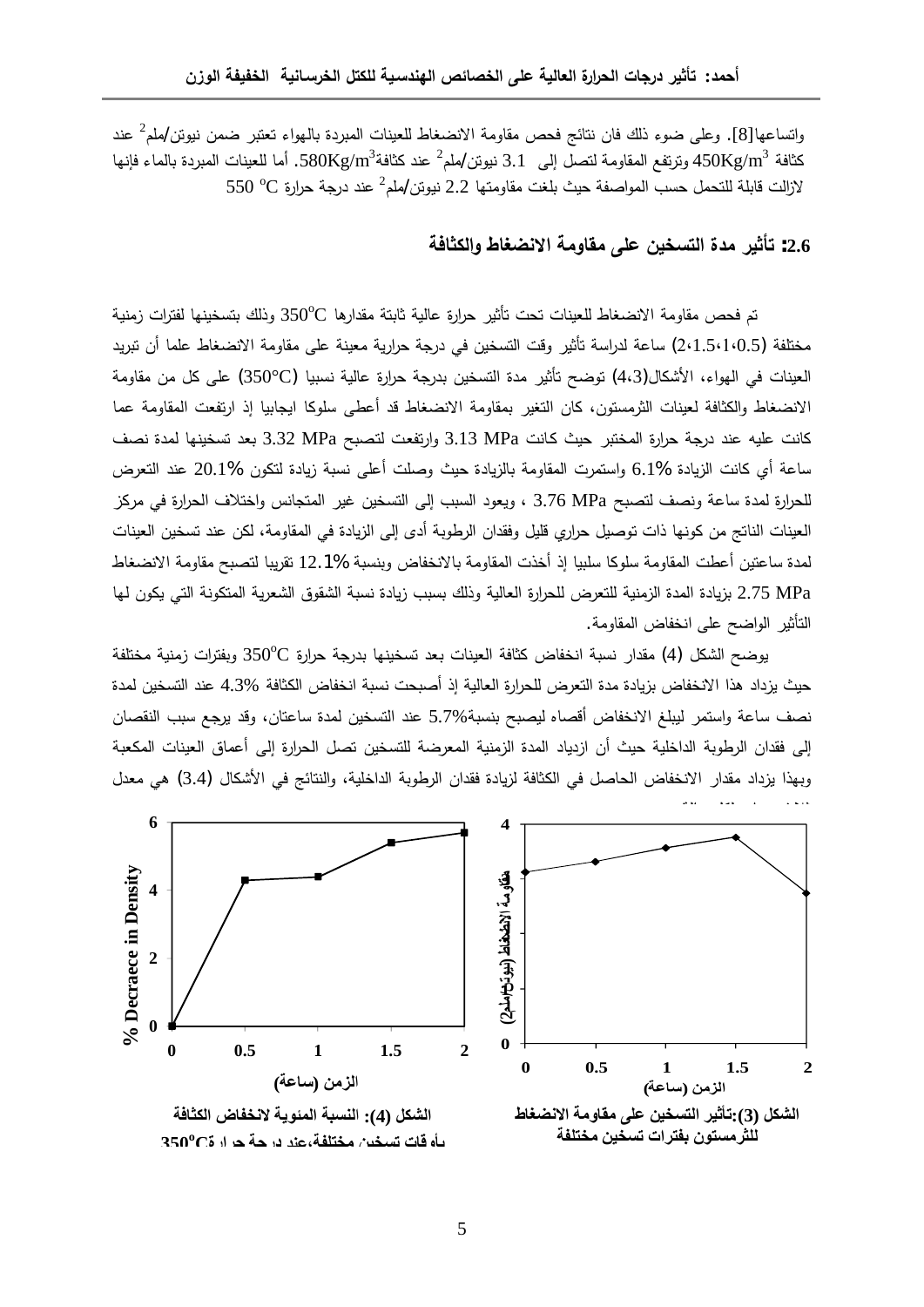

يعتبر فحص الانحناء احد طرق القياس غير المباشر لمقاومة الشد، حيث تم تثبيت العينة 10(10×10×50)

كما موضح في الشكل (5) وذلك بتسليط الحمل على بعد ثلث طول العتب من المساند وذلك وفقا للمواصفة الأمريكية (ASTM C78 :1994) .[14]

اجري الفحـص علــي العينــات بعــد تعريضــها لمـديات حراريــة عاليــة، ومـن ثـم تبريـد قسم من العينات بالهواءو القسم الأخر بالماء وبمعدل ثلاث عبنات لكل فحص، الشكل (6) يوضـح مقاومـــة الانحنـــاء وتــأثير أسـلوب التبريــد علبهـا. مــن الواضــح أن مقاومــة الانحنــاء قــد انخفضت بارتفاع درجة الحرارة واعتمـادا علـى أسطوب التبريـد المتبــع إذ عنــد التبريــد بــالـهواء أخذت المقاومـة بالانخفـاض وبنسـبة % 26.4 عنـد التسـخين بدرجــة حــرارة  $150^{\rm o}{\rm C}$  وازدادت نسبة الانخفاض لتصبح % 84 عند التسخين  $\pm$ بدرجــة حـرارة  $550^{\circ}$ ، وهـذا مخـالف لتصـرف مقاومـــة الانضـــغاط، و برجـــع الســـبب إلــــي أن مقاومة الانحناء نتأثر بالشقوق المتولدة أكثر مما نتأثر به مقاومة الانضغاط، فعدم التوافق الحراري ما بين مكونـات الكتلـة مـن حيـث الخصــائص الحرارية يؤدي الى تكوين شقوق ما بين مكوناتها وانفصـالها عـن بعضــها بظهـور تشـققات شـعربـة دقيقة[15].

# **ÀÂřŪƆ°śƃ¦ŗżœśƂƏƄŵÀƒŤŪřƃ¦°ƒśŋř :4.6**

تم قياس وزن العينات قبل وبعد التسخين في الفرن ولمدة ساعة واحدة وتم حساب النقصـان الحاصـل في الكثافـة، إذ انخفضت الكثافة بمقدار % 0.5 عند درجة حرارة ℃150 وازداد الانخفاض بالكثافة حتى وصل إلى % 4.4 عند التسخين بدرجة حرارة 350°C، وكان أعلى انخفاض في الكثافة عند التسخين بدرجة حرارة C° 550 إذ سجلت سبة الانخفاض فيها بمقدار  $5\%$  نسبة إلى الكثافة عند درجة الحرارة  $20^{\rm o}{\rm C}$ و يرجع ذلك إلى فقدان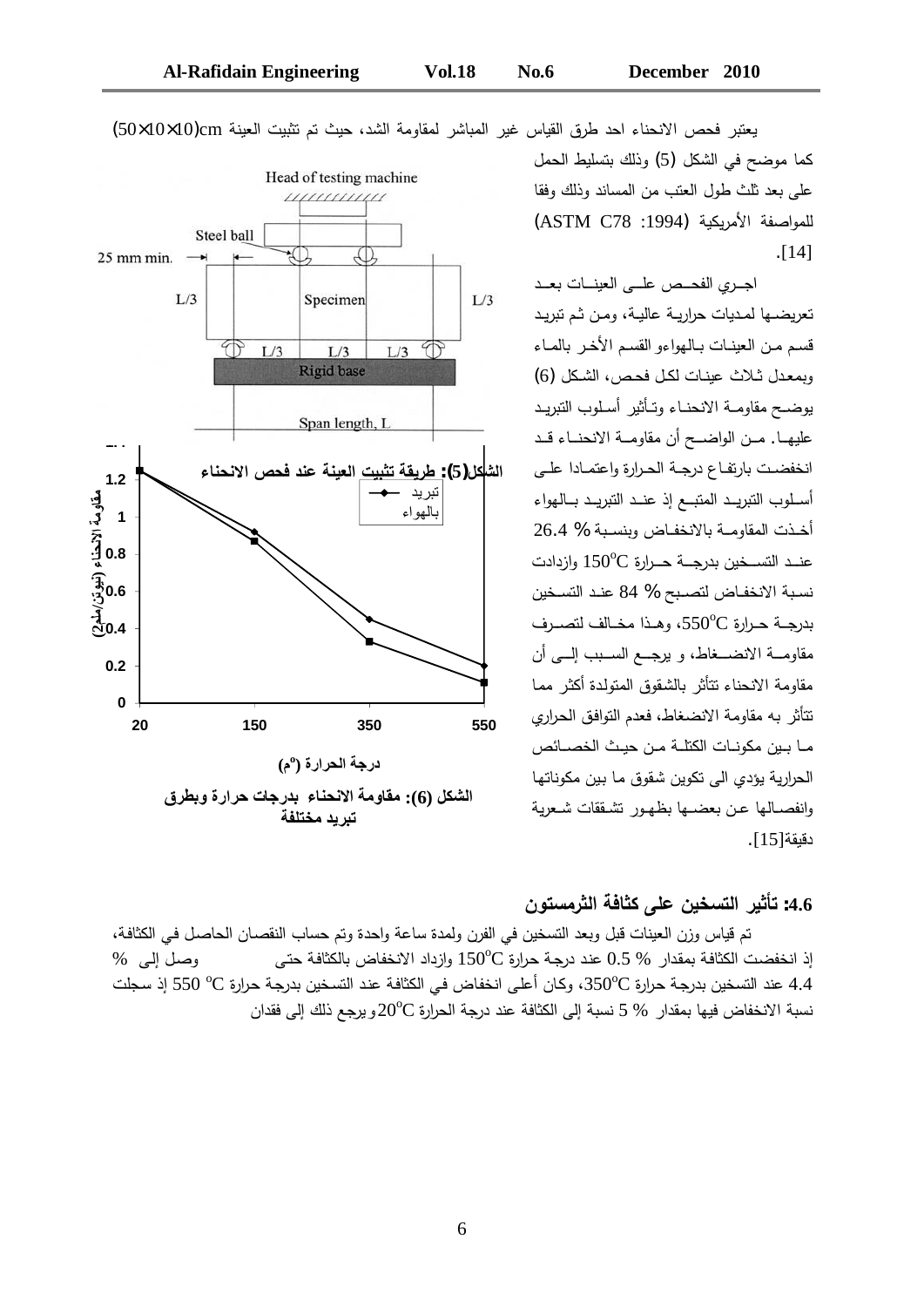

الشكل (7): النسبة المئوية لانخفاض كثافة الثرمستون بارتفاع درجة الحرارة

الرطوبة الحرة لهذه العينات حيث يزداد مقدار الفقدان بارتفاع درجات الحرارة، الشكل(7) يبين النسبة المئويـة لفقدان كثافة العينات المكعبة بارتفاع الحرارة.

### **®ƒ°ŕřƃ¦ œƈś¢ œƆƄƃ ©œƈƒŶƃ¦´œŮřƆ¦ :5.6**

تم اخذ وزن العينات مباشرة بعد إخراجها من الفرن، وغمرت بالماء مدة ربـع ساعة لغرض التبريد ولتقريبها من الظروف الحقيقية لواقع الأبنية المتعرضة للحرارة العالية والمستخدم فيها النبريد بالماء أثناء إطفاء الحرائق، أخرجت العينات من الماء ومسح السطح الخارجي لها بقطعة قماش جافة وتم قياس الوزن من جديد لأجل تحديد الفرق في الوزن الناتج من امتصاص العينات للماء عند التبريد بعد تعرضها للحرارة العالية، الشكل(8) يوضح النسبة المئوية لامتصاص الماء.



الشكل (8): النسبة المئوية لامتصاص العينات عند التبريد بالماء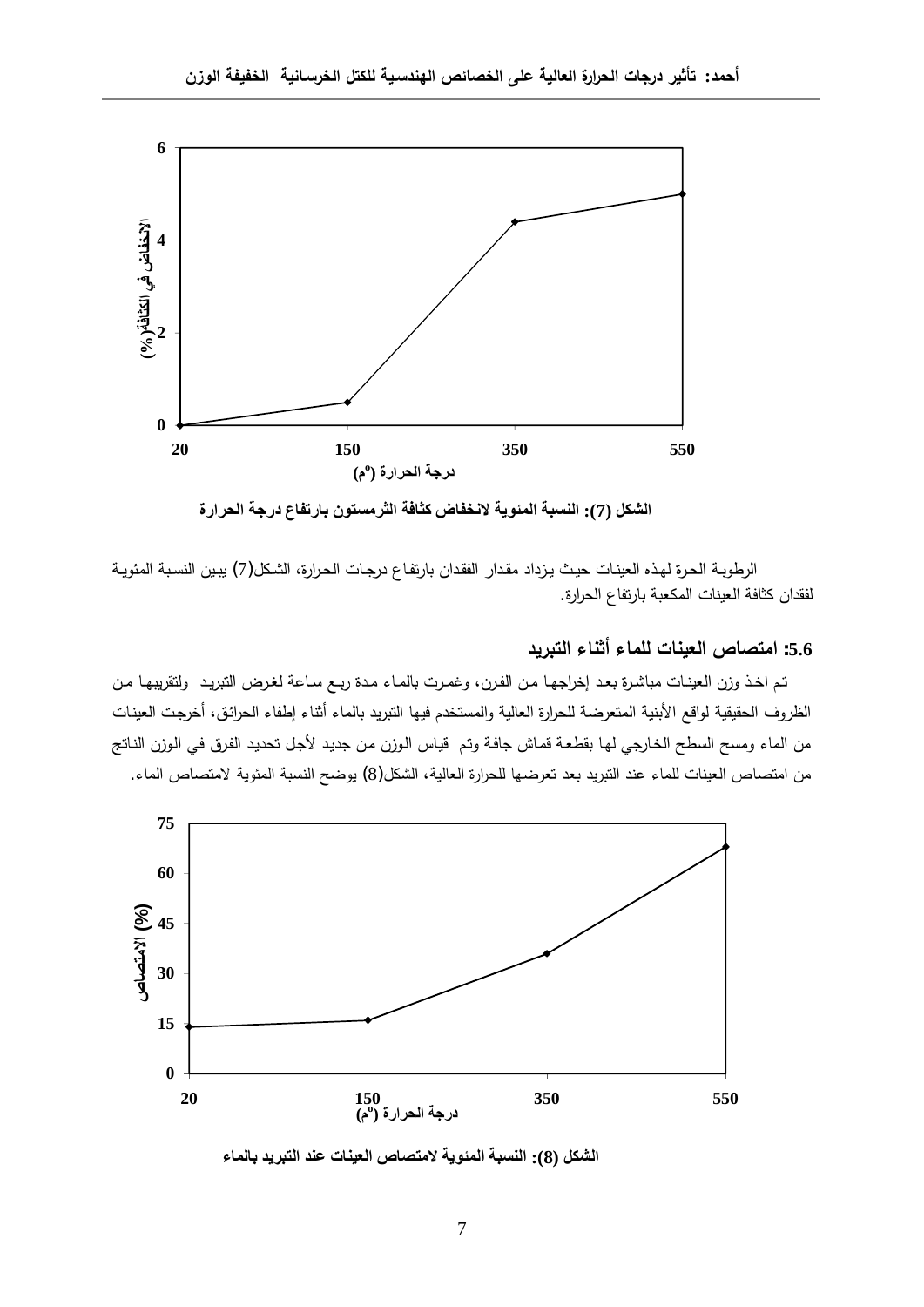إن تعريض كثل الخرسانة الخفيفة للحرارة العالية يجعلها ذات قابلية امتصاص أعلى للماء وهذه القابلية تزداد بزيادة درجة  $22$ % لتعرض للحرارة العالية، إذ بلغت نسبة زيادة امتصاص المكعبات للماء %2 عند درجة  $150^{\mathrm{o}}$ و ازدادت بمقدار عند درجة ©350 وأعلى نسبة بلغت %54 عند درجة ©550 نسبة إلى قابلية الامتصاص عند درجة حرارة ©20. إن التعرض للحرا ة يؤدي إلى اتساع الشقوق التي تزداد بزيادة درجة الحرارة لهذا تزداد قابلية الامتصاص العينات بزيادة حرارة التسخين وقد تم ملاحظة ذلك على النماذج المعرضة لدرجات حرارة أعلى من ℃550.

#### **©œŞœřƈřºŪƙ¦ :7**

بالاعتماد على النتائج العملية يمكن استنتاج ما يلي:-

- 1. لوحظ أن مقاومة الانضغاط للثرمستون تتأثر كثيرا بدرجة حرارة التسخين المسلطة عليها، إذ أن المدى الحراري وفترة التعرض وطريقة التبريد تعتبران من أهم وابرز العوامل المؤثرة على المقاومة، إذ إن مقاومة انضـغاط الثرمستون تزداد يشكل نسبي بارتفاع الحرارة وتصل أقصاها عند درجة الحرارة℃ 350، حيث ازدادت بنسبة %14.1 عما كانت عليه في الحالة الاعتيادية وانخفضت هذه الزيادة قليلا لنكون %9.6 عند تسخينها بدرجة ℃550، كما أن النبريد بالماء أعطـي انخفـاض كبير فـي المقاومــة يـزداد بازديـاد حرارة التسـخين، و تـزداد مقاومــة الانضــغاط بازديـاد الفتـرة الزمنيــة 350 °C المعرضة فيها للحرارة العالية، حيث بلغ مقدار الزيادة %20.1 من مقاومتها الأصلية بعد تعرضـها لحرارة  $^\mathrm{o}\mathrm{C}$ لمدة ساعة ونصف، إلا إنها انخفضت بعد زيادة هذه المدة، حيث بلغ مقدار النقصان %12.1من مقاومتها الاصلية بعد تعرضها لمدة ساعتين عند نفس درجة الحرارة.
- ے. تتخفض مقاومة الاتحناء بشكل سلبے وكبير بارتفاع الحرارة حيث فقدت نسبة %84 من المقاومة عند تسخينها بدرجة 6° 550 ونبريدها بالمهواء، ويزداد مقدار الانخفاض عند نبريدها بالماء.
- 3. تتخفض كثافة الثرمستون بارتفاع الحرارة والنقصان الحاصل يمثل فقدان الرطوبة الحرة، ويزداد الانخفاض كذلك بزيادة المدة الزمنية المعرضية فيها العبنات للتسخين.
- 4. بـزداد امتصـاص المـاء لعبنـات الثرمسـتون كلمـا سـخنت بدرجـة حـرارة أعلـي حبـث أن الشـقوق الشـعربـة الناتجـة بعـد تعرضها للحرارة تزداد بازدياد الحرارة وتعمل على زيادة امتصاص الماء لهذه العينات.
- 5. يوصبي بعدم تعريض الخرسانة الخفيفة (الثرمستون) للماء مباشرة في حالـة اطفاء الحرائق للمنشأت المستعملة فيها الخرسانة الخفيفة لما له من تأثير سلبي على الخصائص الهندسية لهذه الخرسانة.

#### ا**لمصاد**ر

- Wittmann, F.H., "**Advances in Autoclaved Aerated Concrete**", 1. Proceedings of the Third RILEM International Symposium, Zurich, 1992.
	- 2. Alexander, C. and Associates, "**A Pattern Language**" , Oxford Press, 1977.
- الخلف , مؤيد نوري و يوسف ,هناء عبد، **''تكنلوجيا الخرسانـة''** ,الجامعة التكنلوجيا, مركز التعريب والنشر , .3 .1984
- Narayanan, N. and Ramamurthy, K., "**Structure and Properties of Aerated Concrete**", 4. a review, Cement Concrete Composition, Vol. 22, 2000, pp 321–329.
- Narayanan, N. and Ramamurthy, K**.** "**Micro-Structural Investigations on Aerated** 5. **Concrete**", Cement and Concrete Research, Vol.30, 2000, pp 457-464
- Ungkoon, Y., Sittipunt, C., Namprakai, P., Jetipattaranat, W., Kim, K. and 6. **Analysis of Microstructure and Properties of Autoclaved** "Charinpanitkul, T., **,** Journal of Industrial and **"Concrete Wall Construction Materials Aerated** Engineering Chemistry, Vol.13, No.7, 2007, pp 1103-1108.
- 1998, "*Standard Specifications for Precast Autoclaved Aerated* -ASTM C 1386 7.*Concrete (PAAC) Wall Construction Units"*, American Society for Testing and , **Vol**. 0402 2003Materials,